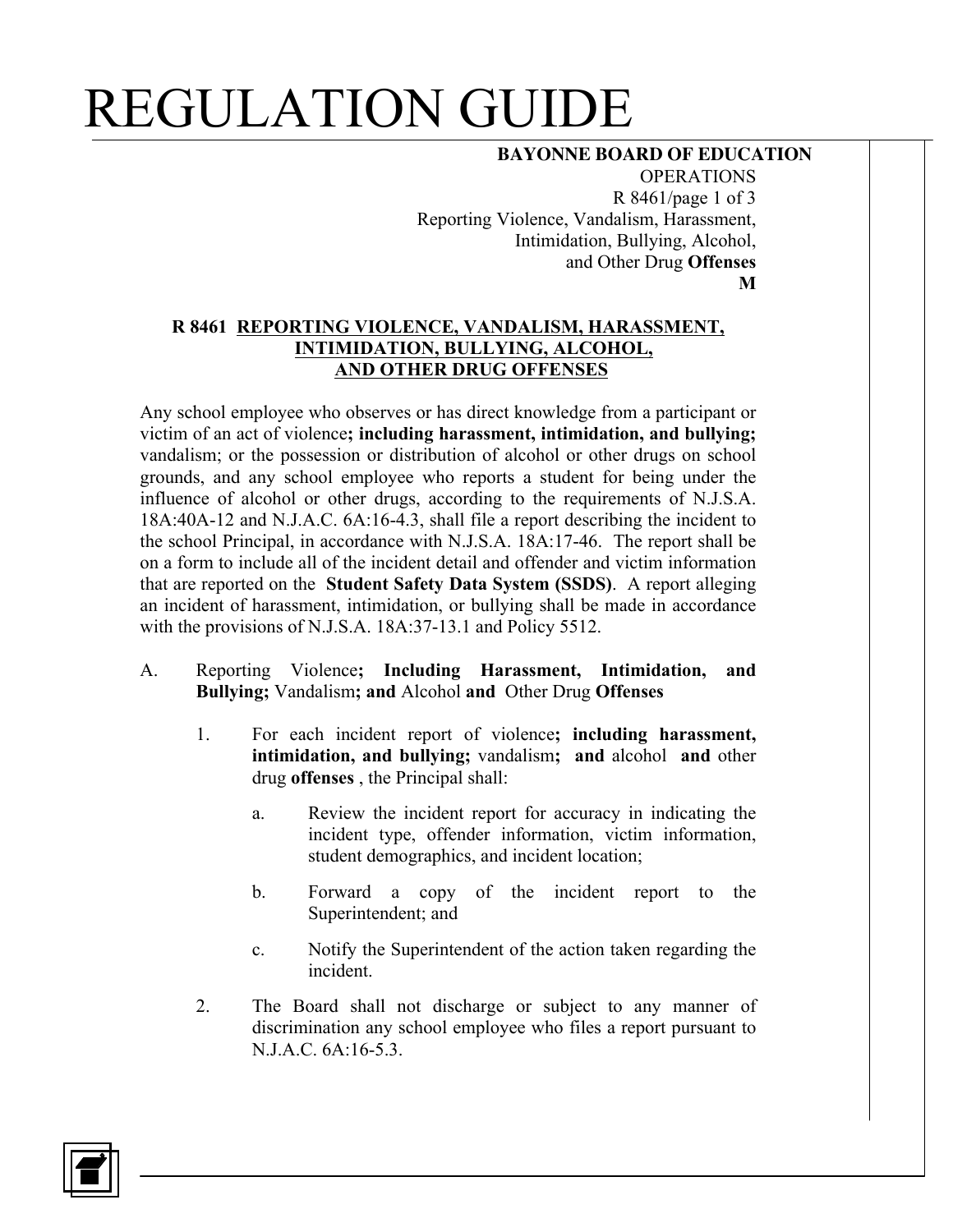# REGULATION GUIDE

### **BAYONNE BOARD OF EDUCATION**

**OPERATIONS** R 8461/page 2 of 3 Reporting Violence, Vandalism, Harassment, Intimidation, Bullying, Alcohol, and Other Drug **Offenses** 

- 3. The majority representative of the school employees' bargaining units shall have access monthly to the number and disposition of all reported acts of school violence, vandalism, harassment, intimidation, or bullying pursuant to N.J.S.A. 18A:17-46.
	- a. Personally identifying information may be provided to the majority representative of the school employees' bargaining units only in instances when school administrators have reason to believe that the safety of a school staff member is at risk.
- B. Reporting Requirements
	- 1. The Superintendent shall:
		- a. Submit a report to the **New Jersey** Department of Education in accordance with the provisions of N.J.S.A. 18A:17-46 of each incident of violence, **including harassment, intimidation, and bullying,** vandalism and alcohol and other drug **offenses** in the school district utilizing the **SSDS**;
			- **(1) The reports shall be submitted twice each school year, once for all incidents occurring between September 1 and January 1 and once for all incidents occurring between January 1 and June 30, and shall include, at a minimum, all information pursuant to N.J.S.A. 18A:17-46;**
			- (**2**) Prior to submission, the Superintendent shall **verify the accuracy of the reported information** ;
			- **(3) The grade regarding the harassment, intimidation, and bullying efforts of each school and each school district shall be posted on the homepage of the school district's website, in accordance with the guidelines promulgated by the Commissioner of Education pursuant to N.J.S.A. 18A:17-46.**